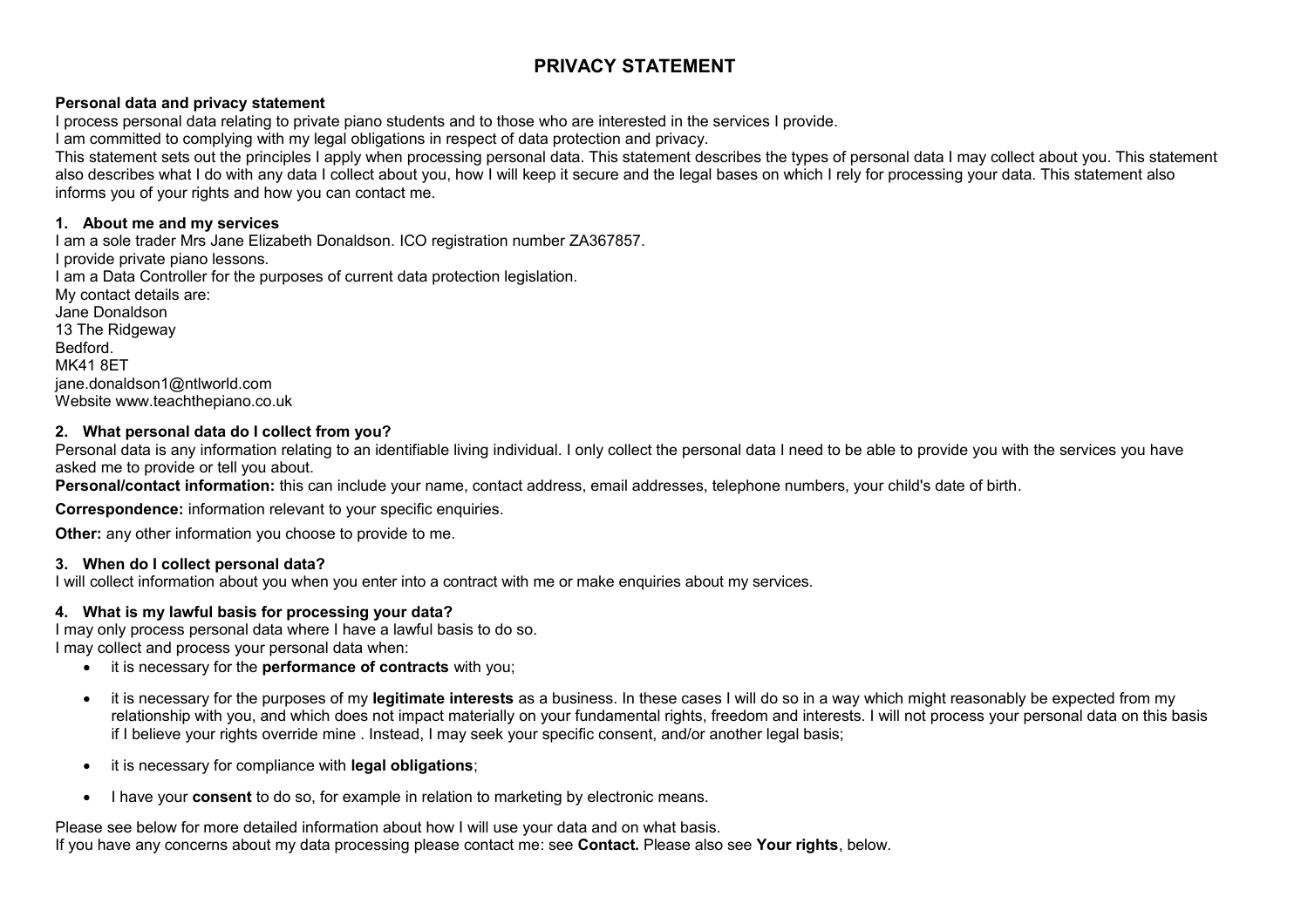# **5. How will I use your personal data?**

I may process the information I collect about you:

- to perform any contract I have agreed with you, or to respond to any enquiries you make in this connection before I enter into a contract. The lawful basis for this processing is performance of a contract with you or because you have asked me to take specific steps before entering into a contract in respect of these activities and services;
- to respond to any other enquiries or complaints. I need the information you supply to enable me to respond.
- to protect my business from fraud and other illegal activities. This processing is necessary for my legitimate interests by ensuring the proper management of my business and financial risks.
- to provide you with information by post (or by email, with your consent) about other products and services I offer similar in nature to those you currently receive or have previously asked about. Information I may process for this purpose includes your name, address and email address. This processing is necessary for marketing my services, which is a legitimate business interest.
	- I will only send marketing information to you by email if I have your consent. You have the right to withdraw your consent at any time. Please write, email or telephone me: see **Contact** below.
- to send you communications required by law or which are necessary to inform you about changes to the services I provide you, for example, updates to this Privacy Statement, and any information legally required which relates to any contracts between us. These service messages will not include any promotional content and do not require prior consent when sent by email or text message. This processing is necessary for me to comply with my legal obligations.

# **6. Who do I share your data with?**

In some circumstances I may need to share your data with the following:

- Examination boards
- Competition organisers

If this is necessary, I will provide only the information they need to perform the services I require. They will only use the data for the purposes I specify. I require third parties to maintain appropriate security to protect information from unauthorised access or processing. In some circumstances, I may need to share your personal data with other third parties (including legal or other advisers, regulatory authorities, courts and government

agencies) to enable me to enforce my legal rights, or where such disclosure may be permitted or required by law. Unless I tell you otherwise, your data will not be processed outside the EEA.

# **7. How long will I keep your data?**

I will only keep personal data for as long as is necessary to provide my services, or for as long as I reasonably need to keep the information for the lawful business purposes or to comply with a statutory or other legal requirement.

# **8. Data security**

I will take appropriate technical and organisational measures to protect the personal data I transmit, store or otherwise process against accidental or unlawful destruction, loss, alteration or unauthorised disclosure or access. My computers and mobile devices are password protected.

# **9. Your rights**

You may exercise your rights by contacting me using the details in Contact, below. I aim to handle any requests within a reasonable period and, in any event, within one calendar month of the original request.